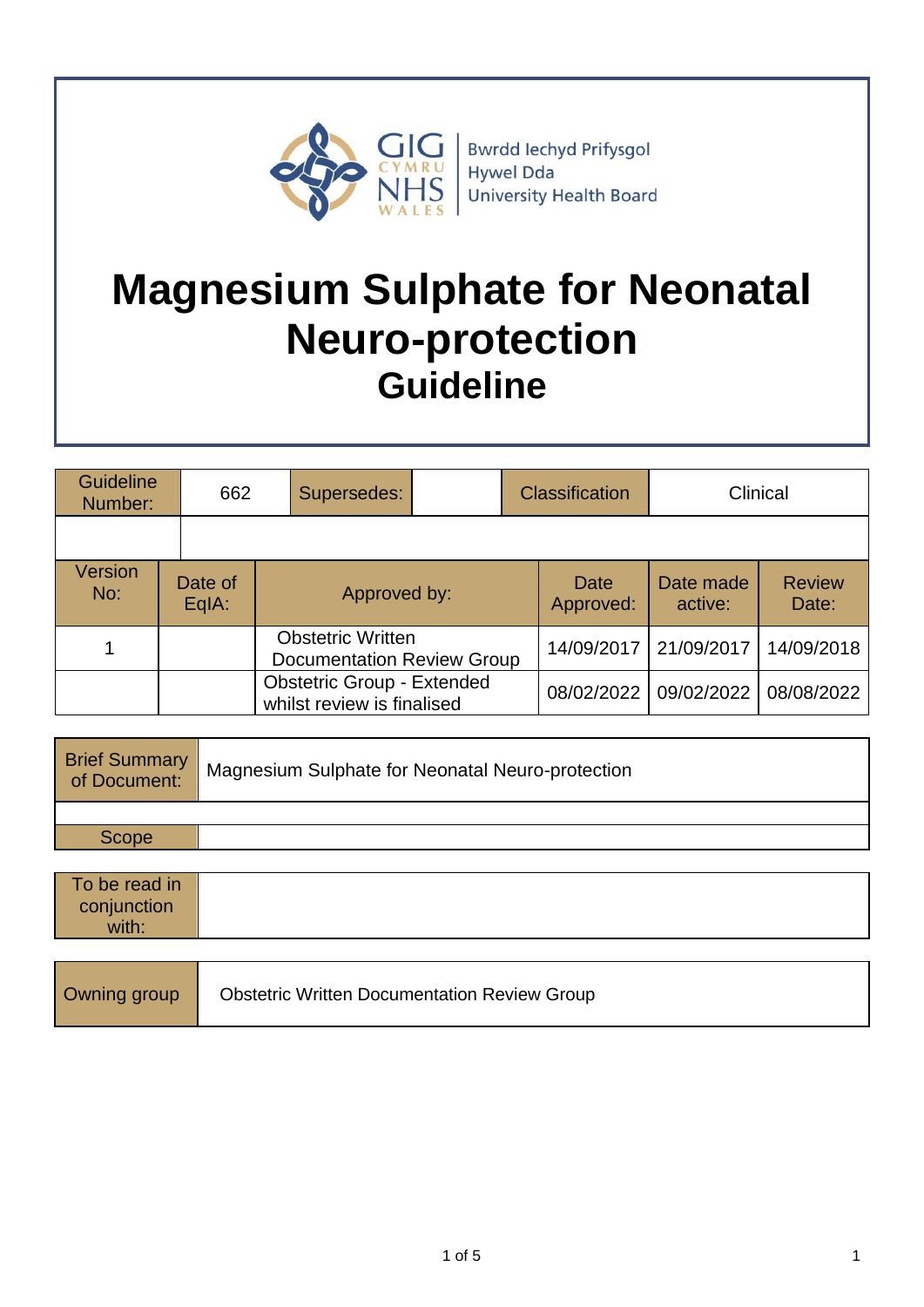# **HYWEL DDA UNIVERSITY HEALTH BOARD**

| <b>Reviews and updates</b> |                                  |                   |  |  |
|----------------------------|----------------------------------|-------------------|--|--|
| no:                        | Version   Summary of Amendments: | Date<br>Approved: |  |  |
|                            | <b>New Guideline</b>             | 14.9.2017         |  |  |

#### Glossary of terms

| Term | Definition |
|------|------------|
|      |            |
|      |            |
|      |            |

|  | Keywords   Magnesium Sulphate for Neonatal Neuro-protection |
|--|-------------------------------------------------------------|
|--|-------------------------------------------------------------|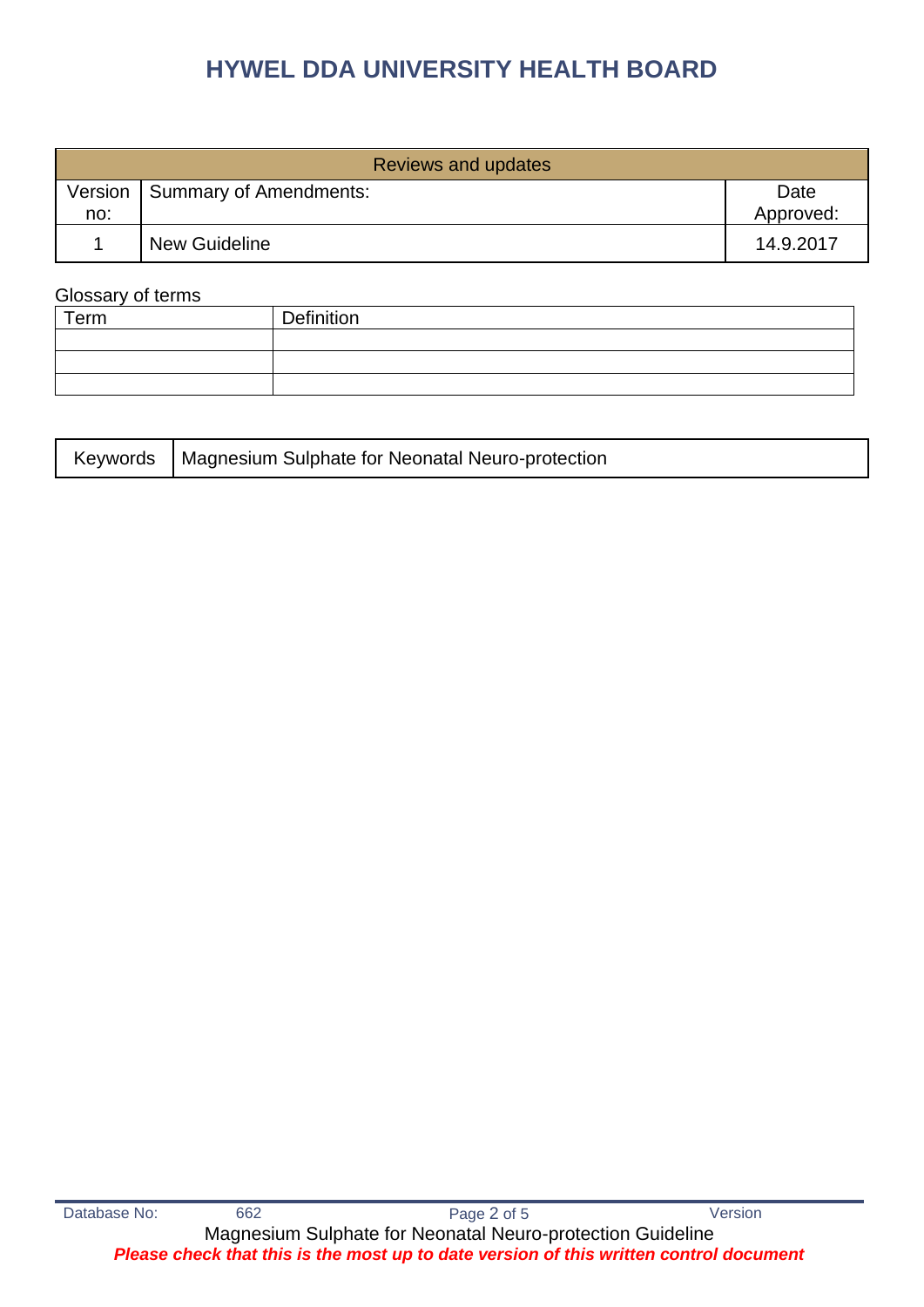# HYWEL DDA UNIVERSITY HEALTH BOARD **CONTENT**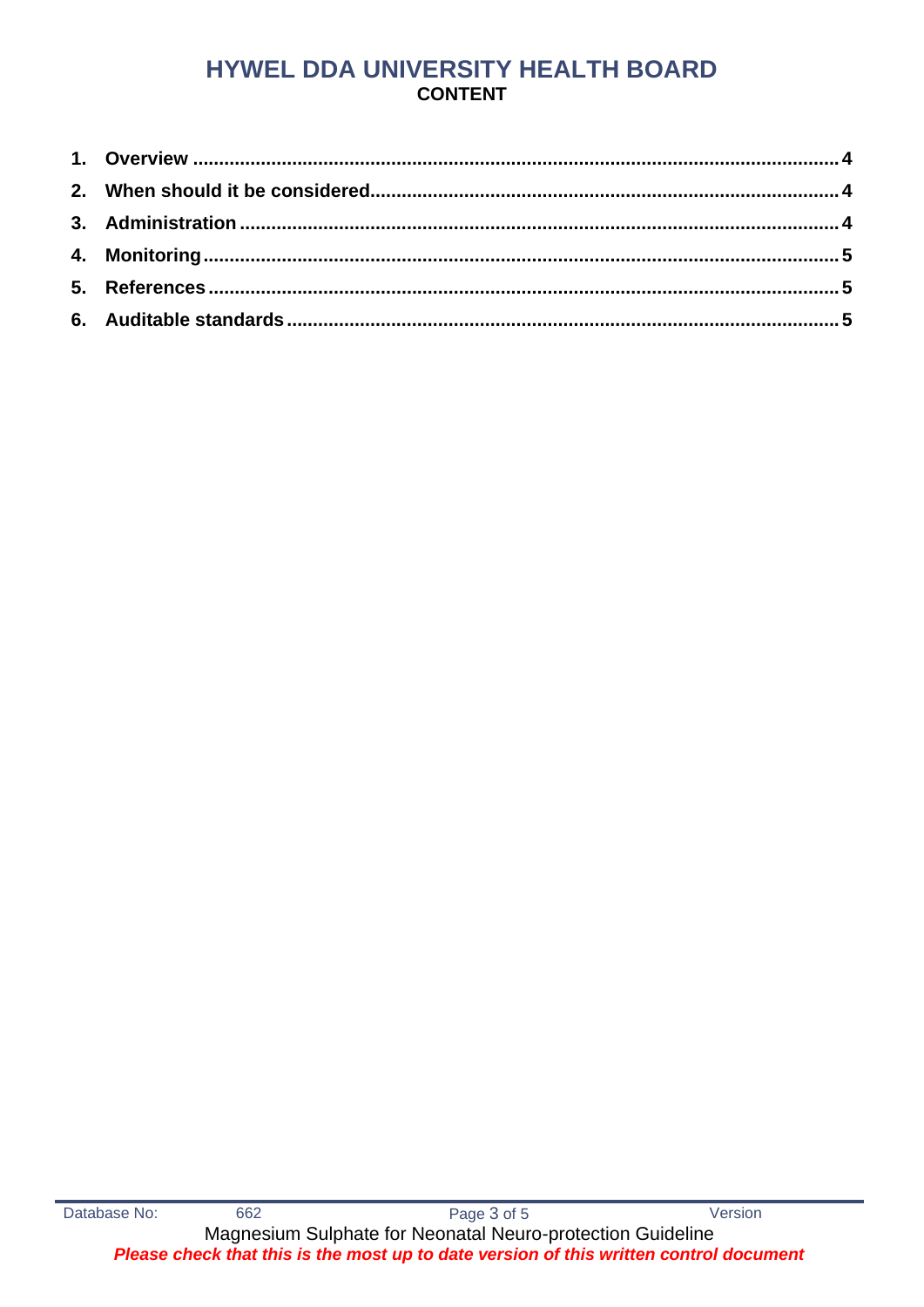# **HYWEL DDA UNIVERSITY HEALTH BOARD**

# <span id="page-3-0"></span>**1. OVERVIEW**

Magnesium sulphate can prevent neurological damage in pre-term infants.

Magnesium sulphate is routinely used for seizure prophylaxis in severe pre-eclampsia and the abolition of fits in eclampsia. There is an increasing body of evidence that magnesium sulphate used in high dose reduces the incidence of cerebral palsy in preterm infants.

A total dose of 4-10.5 gm lies within the 'therapeutic window' and provides safe and effective reduction in the incidence of cerebral palsy.

There is evidence that magnesium sulphate, irrespective of the dose, is not tocolytic and does not suppress labour.

# <span id="page-3-1"></span>**2. WHEN SHOULD IT BE CONSIDERED.**

- Antenatal magnesium sulphate administration should be considered for fetal neuroprotection in women with imminent preterm birth  $($  ≤ 31+6 weeks).
- Antenatal magnesium sulphate for fetal neuroprotection should be considered from viability to ≤ 31+6 weeks gestation.
- Magnesium sulphate should be discontinued if delivery is no longer imminent or a maximum of 24 hours of therapy has been given.
- Neonatal services in GGH have services to care for babies ≥32/40 gestation. Ensure that transferring unit is informed if MGSO4 has been commenced for neuroprotection and that this is documented on the All Wales In-Utero Transfer proforma**.**

# <span id="page-3-2"></span>**3. ADMINISTRATION**

**For women at risk of imminent preterm birth,** antenatal magnesium sulphate for fetal neuroprotection should be administered as a 4g IV loading dose, over 30 minutes, followed by a 1g/hr maintenance infusion until birth.

**For planned preterm birth for fetal or maternal indications,** magnesium sulphate should be started, ideally within 4 hours before birth, as a 4g IV loading dose, over 30 minutes, followed by a 1g/hr maintenance infusion until birth.

# **Loading dose = 4g.**

**Magnesium Sulphate by slow IV bolus over 30 minutes.** 

**Draw up 8mls of 50% Magnesium Sulphate solution(4g) followed by 12mls of NaCl 0.9% into a 20ml syringe.** 

**This will give a total volume of 20mls.This can be administered in a syringe driver over 30 minutes.**

**Maintenance infusion = 1g/hour.** 

**Draw up 20ml of 50% Magnesium Sulphate (10g) followed by 30ml of NaCl).9% into a 50 ml syringe. This will give a total volume of 50mls.**

**Set syringe driver to infuse at 5mls/hr.**

**This should last for ten hours. Continue the infusion until delivery.**

| Database No:                                                                           | 662 | Page 4 of 5 | Version |  |  |
|----------------------------------------------------------------------------------------|-----|-------------|---------|--|--|
| Magnesium Sulphate for Neonatal Neuro-protection Guideline                             |     |             |         |  |  |
| Please check that this is the most up to date version of this written control document |     |             |         |  |  |